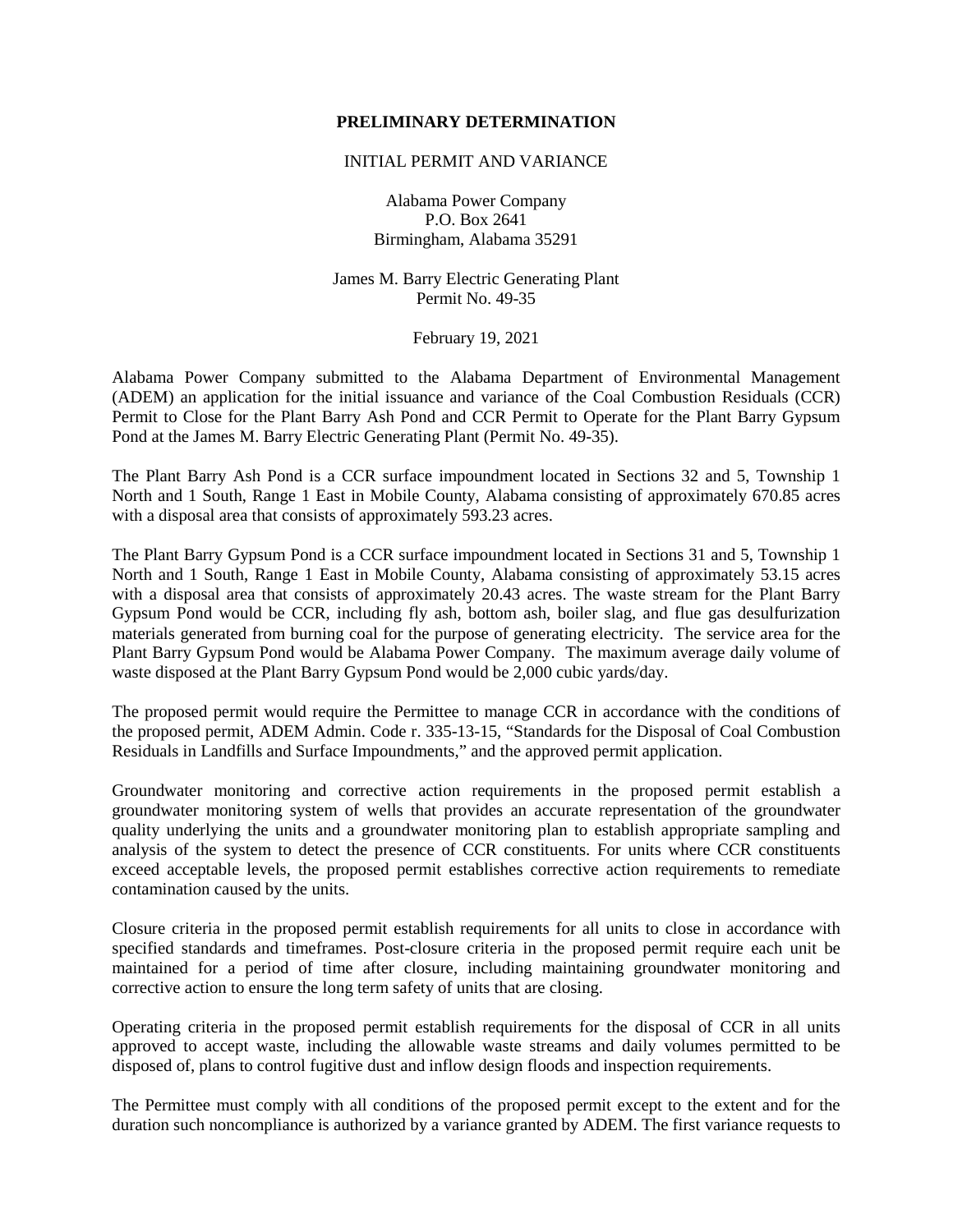exclude boron as an Appendix IV assessment monitoring constituent. The second variance requests groundwater protection standards of 6 micrograms per liter ( $\mu$ g/L) for cobalt; 15  $\mu$ g/L for lead; 40  $\mu$ g/L for lithium; and 100 µg/L for molybdenum. The third variance requests the final grade of the cover system be less than 5 percent and greater than 25 percent, as specified in the Permit Application, for the Plant Barry Ash Pond.

The Solid Waste Engineering Section has determined that the permit application complies with the requirements of ADEM's Administrative Code Division 13 regulations for CCR units.

> Technical Contact: Mr. Devin M. Jenkins Solid Waste Engineering Section Land Division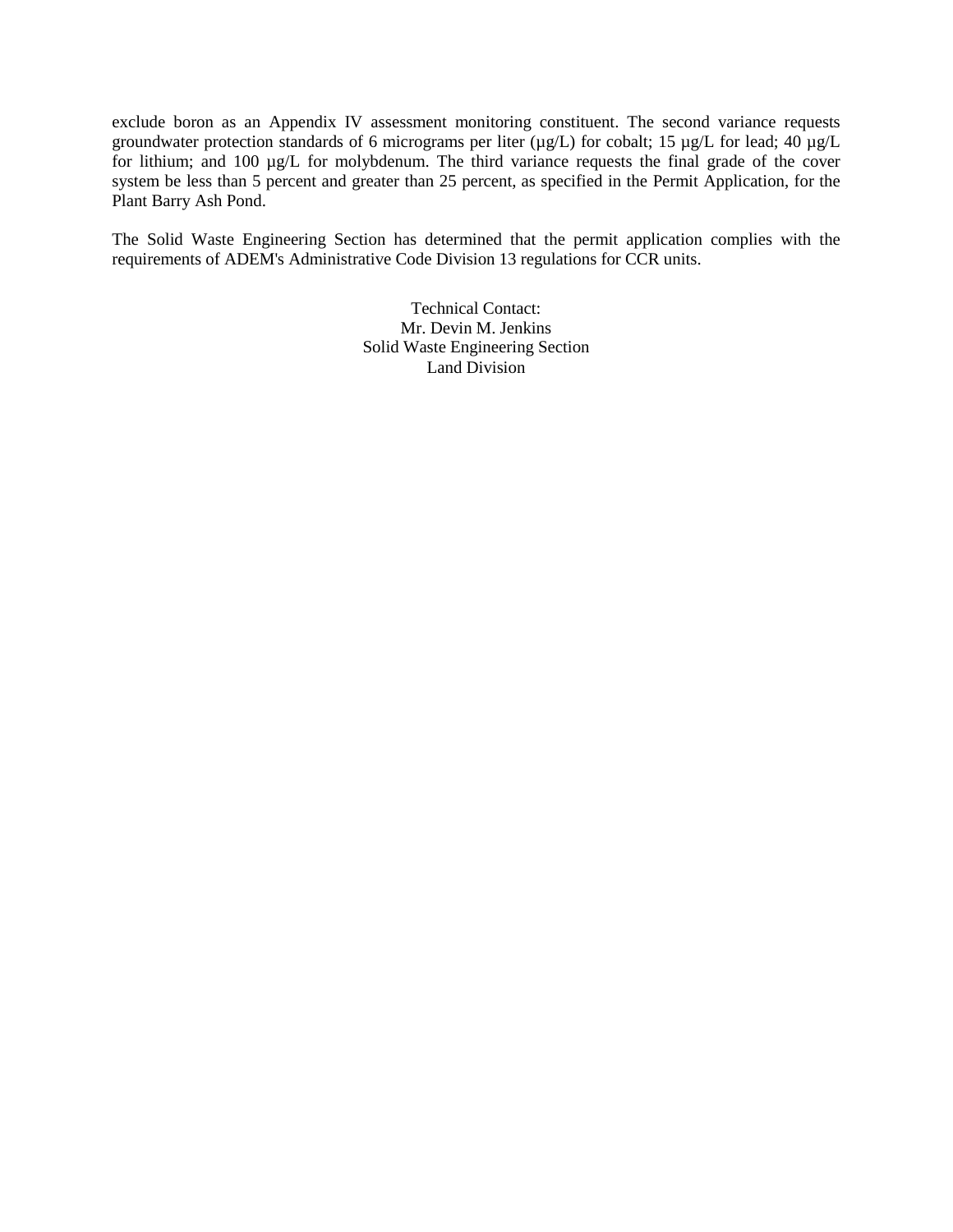



# *COAL COMBUSTION RESIDUAL FACILITY PERMIT*

| PERMITTEE:               | <b>Alabama Power Company</b>                               |  |
|--------------------------|------------------------------------------------------------|--|
| <b>FACILITY NAME:</b>    | <b>James M. Barry Electric Generating Plant</b>            |  |
| <b>FACILITY ADDRESS:</b> | 15300 Highway 43 North<br><b>Bucks, Alabama 36512-0070</b> |  |
| <b>PERMIT NUMBER:</b>    | 49-35                                                      |  |
| UNITS PERMITTED:         | <b>Plant Barry Ash Pond</b>                                |  |

**In accordance with and subject to the provisions of the Solid Wastes & Recyclable Materials Management Act, as amended, Code of Alabama 1975, SS 22-27-1 to 22-27-27 ("SWRMMA"), the Alabama Environmental Management Act, as amended, Code of Alabama 1975, SS 22-22A-1 to 22-22A-15, and rules and regulations adopted thereunder, and subject further to the conditions set forth in this permit, the Permittee is hereby authorized to manage coal combustion residuals at the abovedescribed facility location.**

**Plant Barry Gypsum Pond** 

| <b>ISSUANCE DATE:</b>   | ????????????? |  |
|-------------------------|---------------|--|
| <b>EFFECTIVE DATE:</b>  | ????????????? |  |
| <b>EXPIRATION DATE:</b> | ????????????? |  |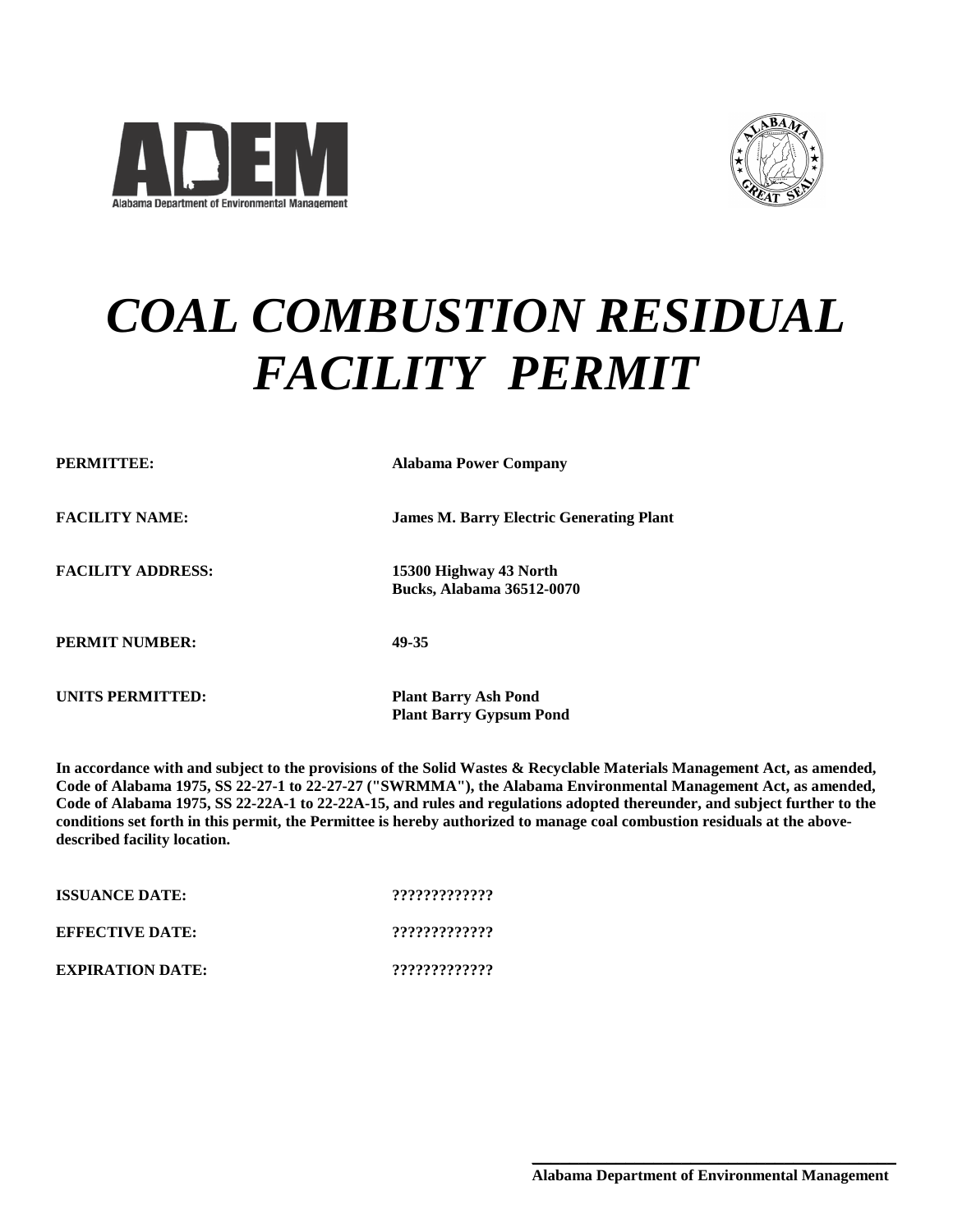#### **ALABAMA DEPARTMENT OF ENVIRONMENTAL MANAGEMENT COAL COMBUSTION RESIDUAL PERMIT**

| Permittee:               | Alabama Power Company<br>P.O. Box 2641<br>Birmingham, Alabama 35291 |
|--------------------------|---------------------------------------------------------------------|
| <b>Facility Name:</b>    | James M. Barry Electric Generating Plant                            |
| <b>Facility Address:</b> | 15300 Highway 43 North<br>Bucks, Alabama 36512-0070                 |
| Permit Number:           | 49-35                                                               |
| Units Permitted:         | Plant Barry Ash Pond<br>Plant Barry Gypsum Pond                     |

Pursuant to the Solid Wastes & Recyclable Materials Management Act, Code of Alabama 1975, §§22-27-1, et seq., as amended, and attendant regulations promulgated thereunder by the Alabama Department of Environmental Management (ADEM), this permit is issued to Alabama Power Company (hereinafter called the Permittee) for the coal combustion residual units located at the James M. Barry Electric Generating Plant.

The Permittee must comply with all terms and conditions of this permit. This permit consists of the conditions set forth herein (including those in all attachments), and the applicable regulations contained in Chapters 335-13-1 through 335-13-16 of the ADEM Administrative Code (referred to as the "ADEM Admin. Code" or "335-13"). Rules cited are set forth in this document for the purpose of Permittee reference. A Rule that is cited incorrectly in this document does not constitute grounds for noncompliance on the part of the Permittee. Applicable ADEM Administrative Codes are those that are in effect on the date of issuance of this permit or the revisions approved after permit issuance.

This permit is based on the information submitted to ADEM on December 5, 2018, and as amended, and known as the Permit Application (hereby incorporated by reference and hereinafter referred to as the Application). Inaccuracies found in this information could lead to the termination or modification of this permit and potential enforcement action. The Permittee must inform ADEM of deviations from or changes in the information in the Application that would affect the Permittee's ability to comply with the applicable ADEM Admin. Code or permit conditions.

This permit is effective as of **?????????????**, and shall remain in effect until **???????????????**, unless suspended or revoked.

Alabama Department of Environmental Management **Date Signed** Date Signed

\_\_\_\_\_\_\_\_\_\_\_\_\_\_\_\_\_\_\_\_\_\_\_\_\_\_\_\_\_\_\_\_\_\_\_\_\_\_\_\_\_\_\_ \_\_\_\_\_\_\_\_\_\_\_\_\_\_\_\_\_\_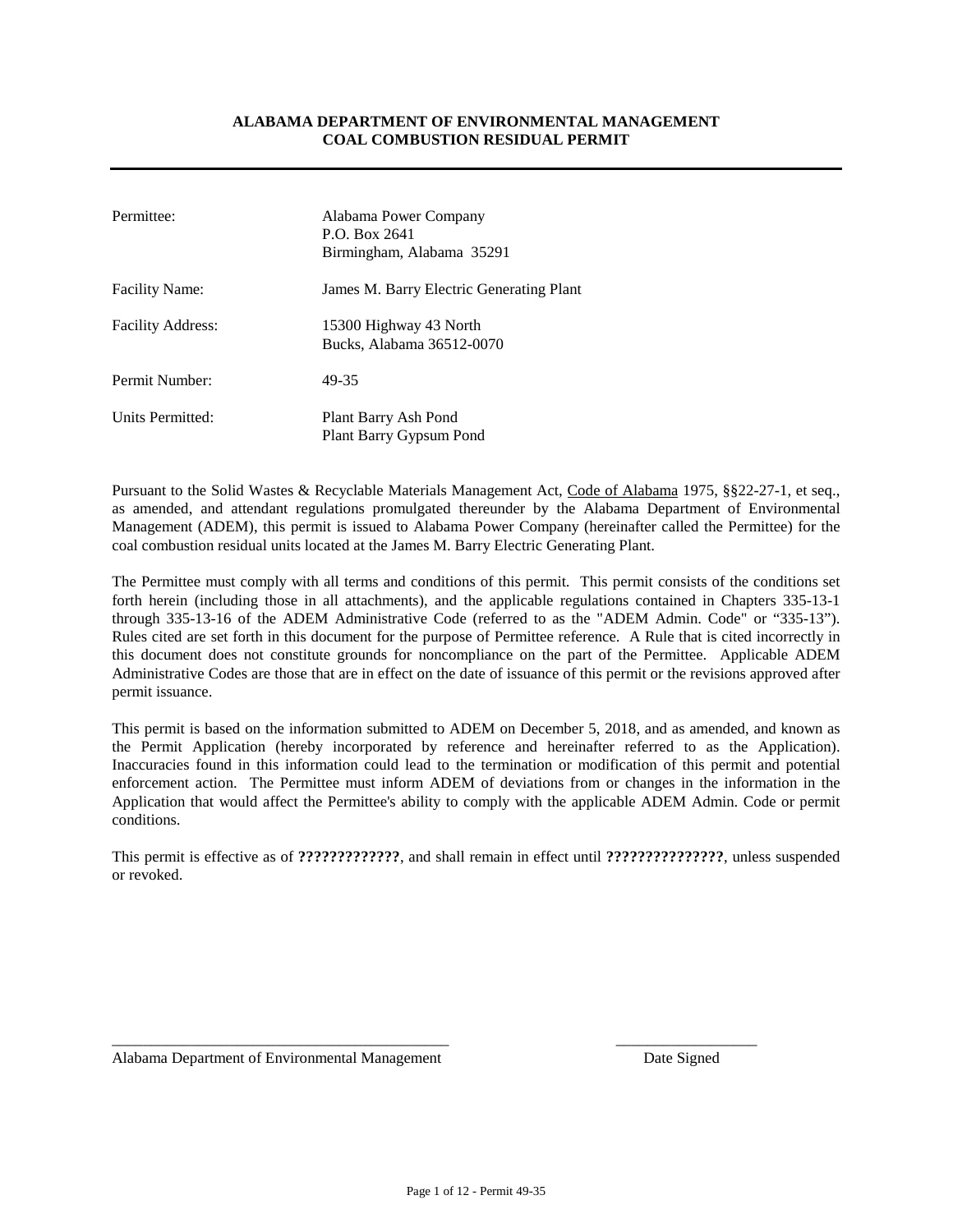#### SECTION I. SUMMARY OF UNITS.

#### A. Plant Barry Ash Pond.

- 1. Unit Type. Surface Impoundment.
- 2. Status. Permit to Close.
- 3. Location. Sections 32 and 5, Township 1 North and 1 South, Range 1 East in Mobile County, Alabama.
- 4. Size. The facility boundary consists of approximately 670.85 acres with a disposal area that consists of approximately 593.23 acres.
- B. Plant Barry Gypsum Pond.
	- 1. Unit Type. Surface Impoundment.
	- 2. Status. Permit to Operate.
	- 3. Location. Section 31 and 5, Township 1 North and 1 South, Range 1 East in Mobile County, Alabama.
	- 4. Size. The facility boundary consists of approximately 53.15 acres with a disposal area that consists of approximately 20.43 acres.

### SECTION II. STANDARD CONDITIONS.

- A. Effect of Permit. The Permittee is required to manage coal combustion residuals (CCR) in accordance with the conditions of this permit and 335-13. Issuance of this permit does not convey property rights of any sort or an exclusive privilege, nor does it authorize the injury to persons or property, the invasion of other private rights, or the infringement of state or local laws or regulations. Except for actions brought under Code of Alabama 1975, §§22-27-1, *et seq*., as amended, compliance with the conditions of this permit shall be deemed to be compliance with applicable requirements in effect as of the date of issuance of this permit and future revisions.
- B. Permit Actions. This permit may be suspended, revoked or modified for cause. The filing of a request for a permit modification or the notification of planned changes or anticipated noncompliance on the part of the Permittee, and the suspension or revocation does not stay the applicability or enforceability of any permit condition.
- C. Severability. The provisions of this permit are severable, and if a provision of this permit, or the application of a provision of this permit to any circumstance, is held invalid, the application of such provision to other circumstances, and the remainder of this permit, shall not be affected thereby.
- D. Definitions. For the purpose of this permit, terms used herein shall have the same meaning as those in 335-13, unless this permit specifically provides otherwise; where terms are not otherwise defined, the meaning associated with such terms shall be as defined by a standard dictionary reference or the generally accepted scientific or industrial meaning of the term.
	- 1. "EPA" means the United States Environmental Protection Agency.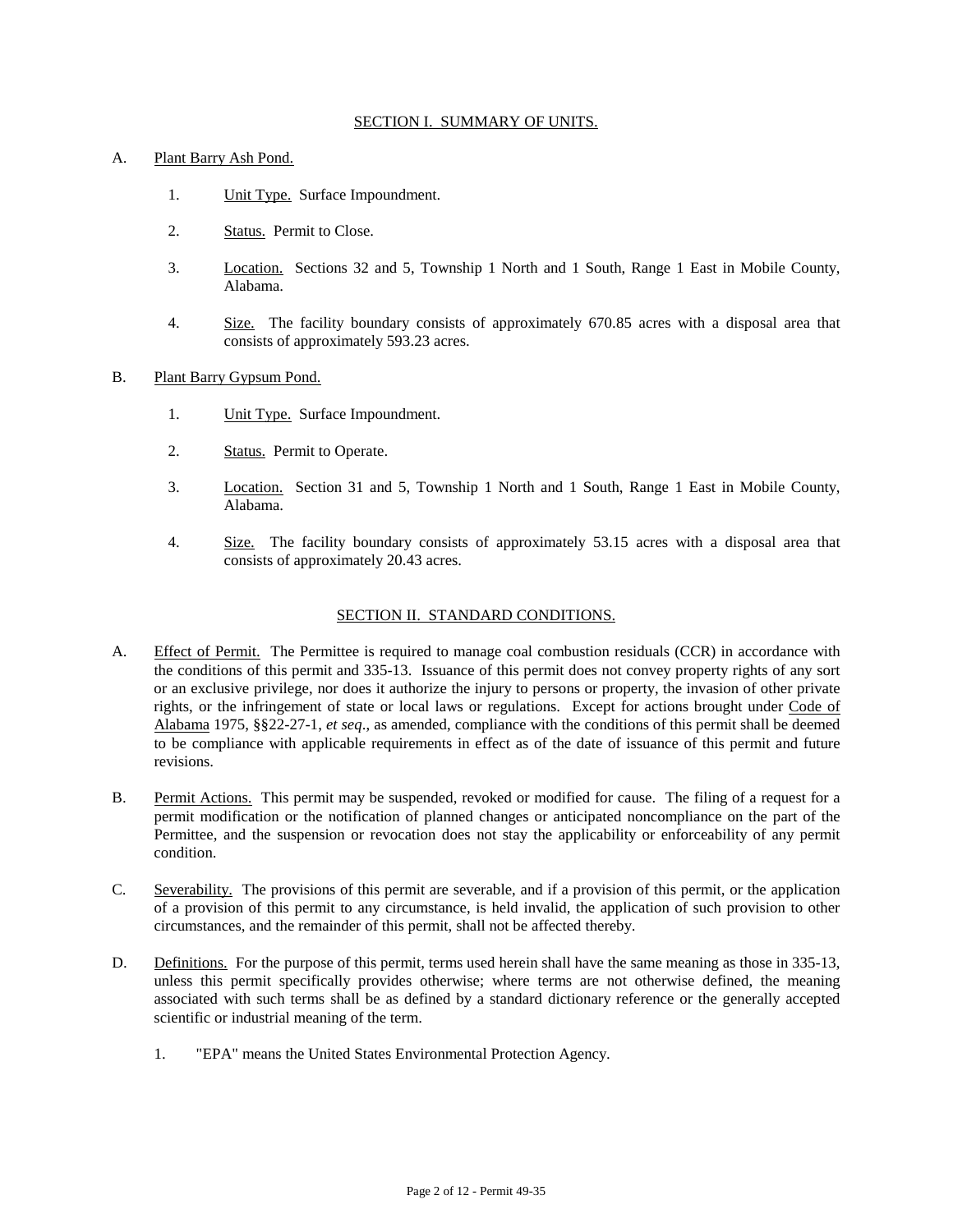- 2. "Permit Application" means all permit application forms, design plans, operational plans, closure plans, technical data, reports, specifications, plats, geological and hydrological reports, and other materials which are submitted to ADEM in pursuit of a CCR permit.
- 3. "Permit to Close" means written authorization granted to a person by the Department to close a CCR unit consistent with the Application, this permit, and 335-13.
- 4. "Permit to Operate" means written authorization granted to a person by the Department to operate a CCR unit consistent with the Application, this permit, and 335-13.

### E. Duties and Requirements.

- 1. Duty to Comply. The Permittee must comply with all conditions of this permit except to the extent and for the duration such noncompliance is authorized by a variance granted by ADEM. A permit noncompliance, other than noncompliance authorized by a variance, constitutes a violation of Code of Alabama 1975, §§22-27-1 et seq., as amended, and is grounds for enforcement action, permit suspension, revocation, modification, and/or denial of a permit renewal application.
- 2. Duty to Reapply. If the Permittee wishes to continue an activity regulated by this permit after the expiration date of this permit, the Permittee must apply for and obtain a new permit. The renewal application must be submitted to ADEM at least 270 days before this permit expires.
- 3. Permit Expiration. This permit and all conditions therein will remain in effect beyond the permit's expiration date if the Permittee has submitted a timely, complete application as required by Section II.E.2., and, through no fault of the Permittee, ADEM has not made a final decision regarding the renewal application.
- 4. Need to Halt or Reduce Activity Not A Defense. It shall not be a defense for the Permittee in an enforcement action that it would have been necessary to halt or reduce the permitted activity to maintain compliance with the conditions of this permit.
- 5. Duty to Mitigate. In the event of noncompliance with this permit, the Permittee shall take all reasonable steps to minimize releases to the environment and shall carry out such measures as are reasonable to prevent significant adverse impacts on human health or the environment.
- 6. Proper Operation and Maintenance. The Permittee shall at all times properly operate and maintain all facilities and systems of control (and related appurtenances) that are installed or used by the Permittee to achieve compliance with the conditions of this permit.
- 7. Duty to Provide Information. If requested, the Permittee shall furnish to ADEM, within a reasonable time, the information that ADEM may reasonably need to determine whether cause exists for denying, suspending, revoking, or modifying this permit, or to determine compliance with this permit. If requested, the Permittee shall also furnish ADEM with copies of records kept as a requirement of this permit.
- 8. Inspection and Entry. Upon presentation of credentials and other documents as may be required by law, the Permittee shall allow the employees of ADEM or their authorized representative to:
	- a. Enter at reasonable times the Permittee's premises where the regulated facility or activity is located or conducted, or where records must be kept under the conditions of this permit.
	- b. Have access to and copy, at reasonable times, the records that must be kept under the conditions of this permit.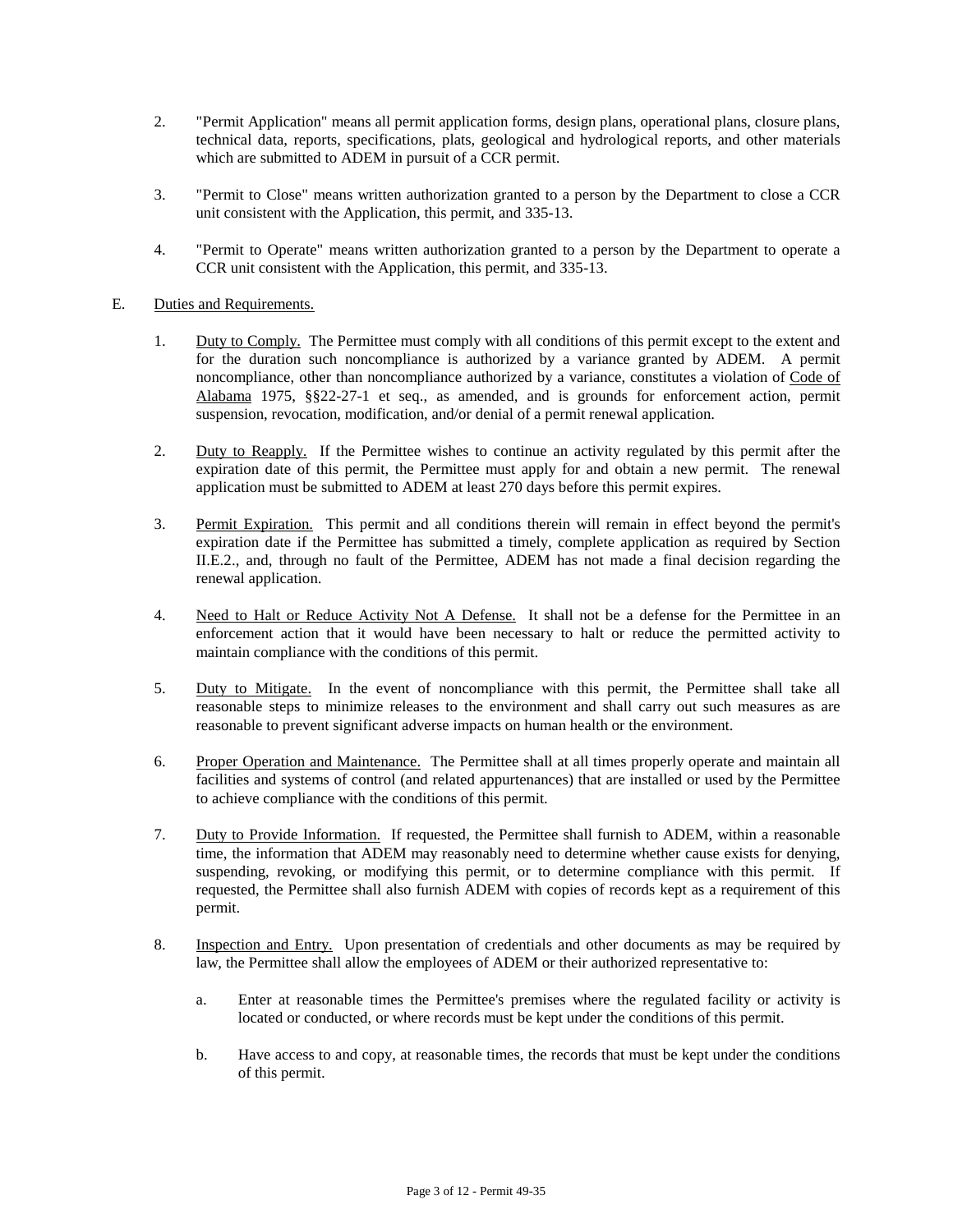- c. Inspect, at reasonable times, the facilities, equipment (including monitoring and control equipment), practices, or operations regulated or required under this permit.
- d. Sample or monitor, at reasonable times, the substances or parameters at a location for the purposes of assuring permit compliance or as otherwise authorized by Code of Alabama 1975, §§22-27-1 *et seq*.
- 9. Reporting Planned Changes. The Permittee shall notify ADEM, in the form of a request for permit modification, at least 90 days prior to any change described in 335-13-15-.13(1) and (2), or change in the design or operating procedure as described in this permit, including planned changes in the permitted facility or activity which may result in noncompliance with permit requirements.
- 10. Transfer of Permit. This permit may be transferred to a new owner or operator. All requests for transfer of permits shall be in writing and shall be submitted on forms provided by ADEM. Before transferring ownership or operation of the facility during its operating life, the Permittee shall notify the new owner or operator in writing of the requirements of this permit.
- 11. Noncompliance. The Permittee shall report all instances of noncompliance to the Department within 30 days of its finding, unless otherwise required by 335-13-15.
- 12. Other Information. If the Permittee becomes aware that information required by the Application was not submitted or was incorrect in the Application or in a report to ADEM, the Permittee shall promptly submit such facts or information. In addition, upon request, the Permittee shall furnish to ADEM, within a reasonable time, information related to compliance with the permit.
- F. Signatory Requirement. All applications, reports or information required by this permit, or otherwise submitted to ADEM, shall be signed and certified by the owner as follows:
	- 1. If a city, county, or other municipality or governmental entity, by the ranking elected official, or by a duly authorized representative of that person.
	- 2. If a corporation, organization, or other legal entity, by a principal executive officer, of at least the level of Vice President, or by a duly authorized representative of that person.
- G. Confidential Information. The Permittee may claim information submitted as confidential if the information is protected under Code of Alabama 1975 §22-39-18, as amended.
- H. State Laws and Regulations. Nothing in this permit shall be construed to preclude the initiation of a legal action or to relieve the Permittee from the responsibilities, liabilities, or penalties established pursuant to an applicable state law or regulation.

# SECTION III. GENERAL OPERATING CONDITIONS.

- A. Operation of Facility. The Permittee shall operate and maintain the facility:
	- 1. Consistent with the Application, this permit, and 335-13-15.
	- 2. To minimize the possibility of an unplanned sudden or nonsudden release of contaminants (including leachate) to air, soil, groundwater, or surface water, which could threaten human health or the environment.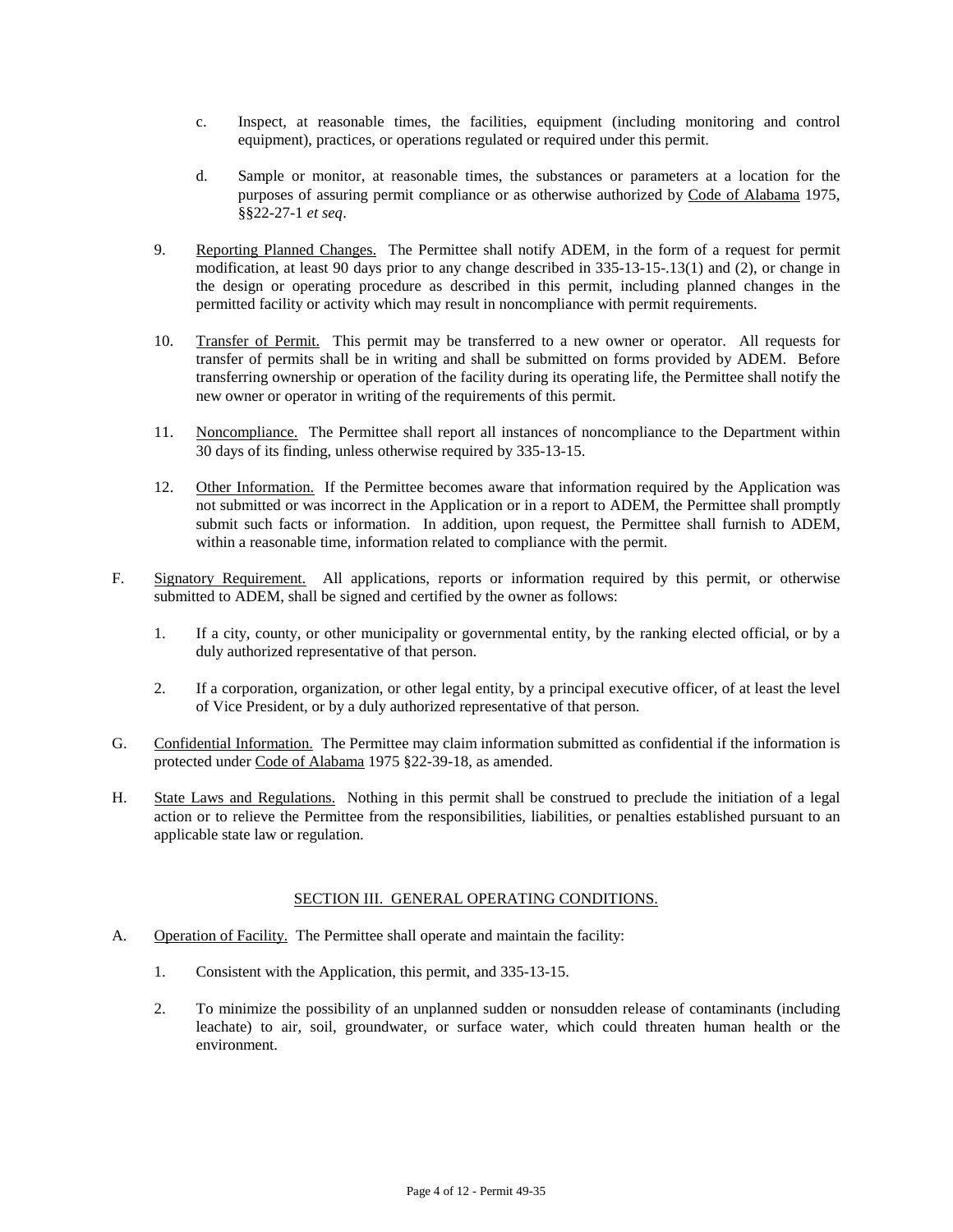- B. Boundary Markers. The Permittee shall ensure that the disposal boundaries of operational units and units in post-closure are identified with a sufficient number of permanent boundary markers that are at least visible from one marker to the next.
- C. Open Burning. The Permittee shall not allow open burning without prior written approval from ADEM and other appropriate agencies. A burn request should be submitted in writing to ADEM outlining why that burn request should be granted. This request should include, but not be limited to, specifically what areas will be utilized, types of waste to be burned, the projected starting and completion dates for the project, and the projected days and hours of operation. The approval, if granted, shall be included in the operating record.
- D. Equipment. Adequate equipment shall be provided to insure continued operation in accordance with the permit and regulations.
- E. Security. The Permittee shall provide artificial and/or natural barriers, which prevent entry of unauthorized vehicular traffic to the facility.
- F. Personnel. The Permittee shall maintain adequate personnel to ensure continued and smooth operation of the facility.
- G. Adverse Weather Disposal. The Permittee shall provide for disposal activities in adverse weather conditions.
- H. Environmental Monitoring and Treatment Structures. The Permittee shall provide protection and proper maintenance of environmental monitoring and treatment structures.
- I. Identification Marker. The Permittee shall provide a permanent identification marker for each CCR unit, at least six feet high showing the permit number, name and owner of the unit.
- J. Beneficial Use. The Permittee may store and remove coal combustion residuals from a unit for the purpose of beneficial use as it is defined in 335-13-15-.02(8). The Permittee must request and receive prior approval from the Department.

# SECTION IV. SPECIFIC REQUIREMENTS FOR OPERATIONAL CCR UNITS.

- A. Waste Management.
	- 1. The permitted facility boundary for the Plant Barry Gypsum Pond is approximately 53.15 acres with a CCR disposal area that consists of approximately 20.43 acres.
	- 2. The maximum average daily volume of waste disposed at the Plant Barry Gypsum Pond, as contained in the permit application, shall not exceed 2,000 cubic yards/day. Should the average daily volume exceed this value by 20% or 100 tons/day, whichever is less, for two (2) consecutive quarters the permittee shall be required to modify the permit in accordance with Section II.E.9.
	- 3. Beginning with the effective date of this permit, the Permittee shall submit, within thirty (30) days after the end of each calendar quarter, a report summarizing the daily waste receipts for the previous (just ended) quarter. Copies of the quarterly reports shall be maintained in the operating record.
- B. Waste Streams. The Permittee may accept for disposal, at the Plant Barry Gypsum Pond, coal combustion residuals, including fly ash, bottom ash, boiler slag, and flue gas desulfurization materials generated from burning coal for the purpose of generating electricity.
- C. Service Area. The service area for the Plant Barry Gypsum Pond is limited to the waste listed in Section VI.B. generated from Alabama Power Company.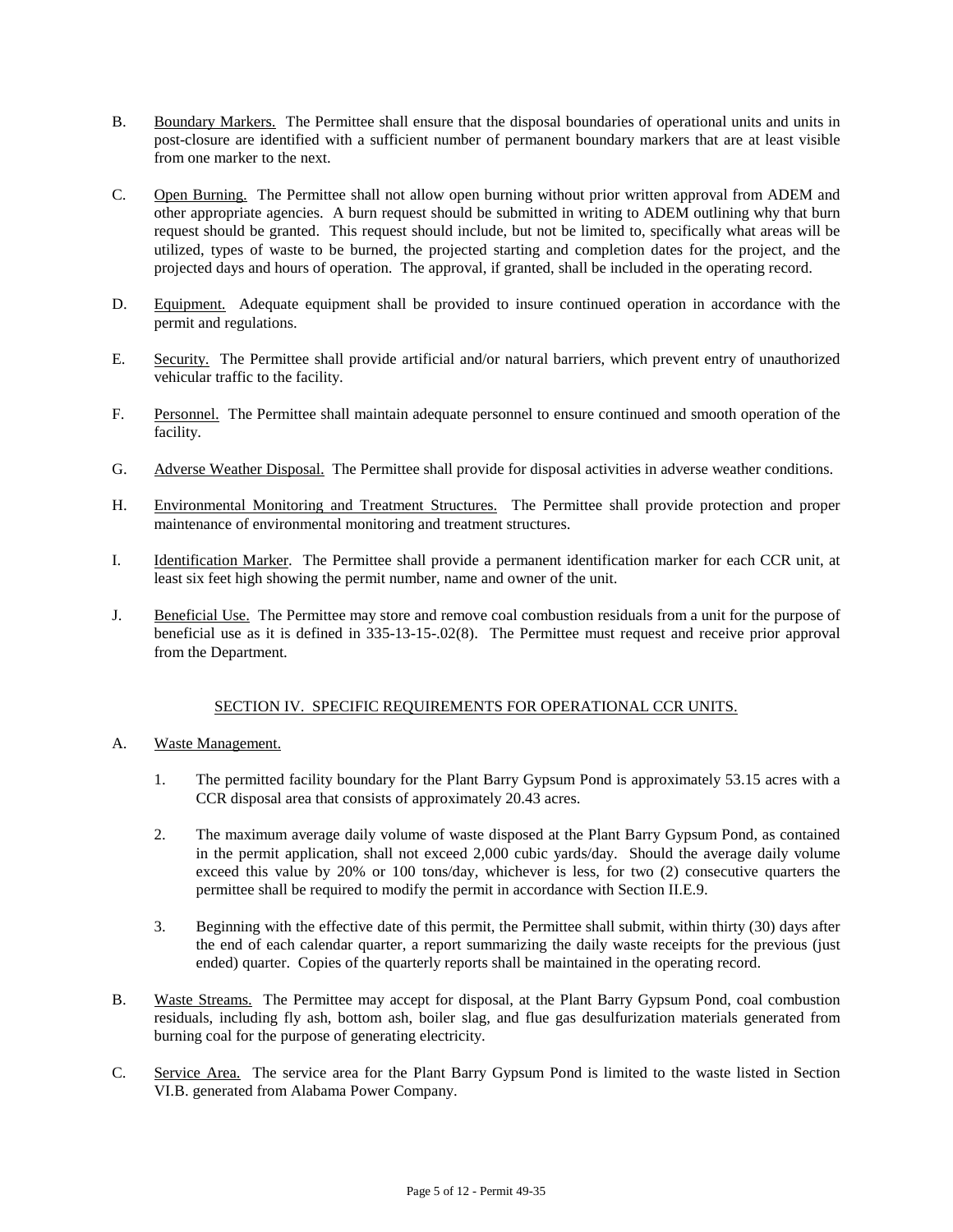#### D. Liner Requirements.

- 1. The liner for the Plant Barry Gypsum Pond consists of a composite liner that meets the design criteria for existing CCR surface impoundments as specified in 335-13-15-.04(2).
- 2. The Permittee may not commence disposal of waste in a new phase of a unit in operation until the Permittee has submitted to ADEM, by certified mail or hand delivery, a letter signed by both the Permittee and a professional engineer stating that the phase has been constructed in compliance with the permit. An engineer must attest or certify that the installation, seaming, etc., as described in the approved plans or layout, would meet the standards or criteria prescribed, or required by the manufacturers of the components and ADEM's regulations, and that the panels or components would be expected to perform satisfactorily, without failure, to the required standards over a normally expected lifetime or performance period for typical panels or components. ADEM must inspect the constructed phases before the owner or operator can commence waste disposal unless the Permittee is notified that ADEM will waive the inspection.

#### E. Air Criteria.

- 1. The Permittee must adopt measures that will effectively minimize CCR from becoming airborne at the facility, including CCR fugitive dust originating from CCR units, roads and other CCR management and material handling activities.
- 2. The Permittee must operate in accordance with a CCR fugitive dust control plan as specified in 335-13- 15-.05(1)(b)1. through 7. and any applicable standards under the Occupational Safety and Health Act.

#### F. Hydrologic and Hydraulic Capacity Requirements.

- 1. The Permittee must design, construct, operate, and maintain an inflow design flood control system as specified in 335-13-15-.05(3)(a).
- 2. The Permittee must operate in accordance with the inflow design flood control system plan as specified in 335-13-15-.05(3)(c).
- G. Inspections. The Permittee must inspect all CCR surface impoundments as specified in the Application and 335-15-.05(4).
- H. Other Requirements. ADEM may enhance or reduce the requirements for operating and maintaining the Plant Barry Gypsum Pond as deemed necessary by the Land Division.
- I. Other Permits. The Permittee shall operate the Plant Barry Gypsum Pond according to this and other applicable permits.

#### SECTION V. GROUNDWATER MONITORING AND CORRECTIVE ACTION REQUIREMENTS.

- A. Groundwater Monitoring System. The Permittee shall install and/or maintain a groundwater monitoring system, identified in Table 1, as specified in 335-13-15-.06(2) and the approved groundwater monitoring plan.
- B. Groundwater Sampling and Analysis Requirements.
	- 1. The Permittee shall use the techniques and procedures as specified in 335-13-15-.06(4) thru (9) and the approved groundwater monitoring plan to provide an accurate representation of groundwater quality when sampling and analyzing the monitoring wells identified in Table 1. (See Section IX.A. and B.)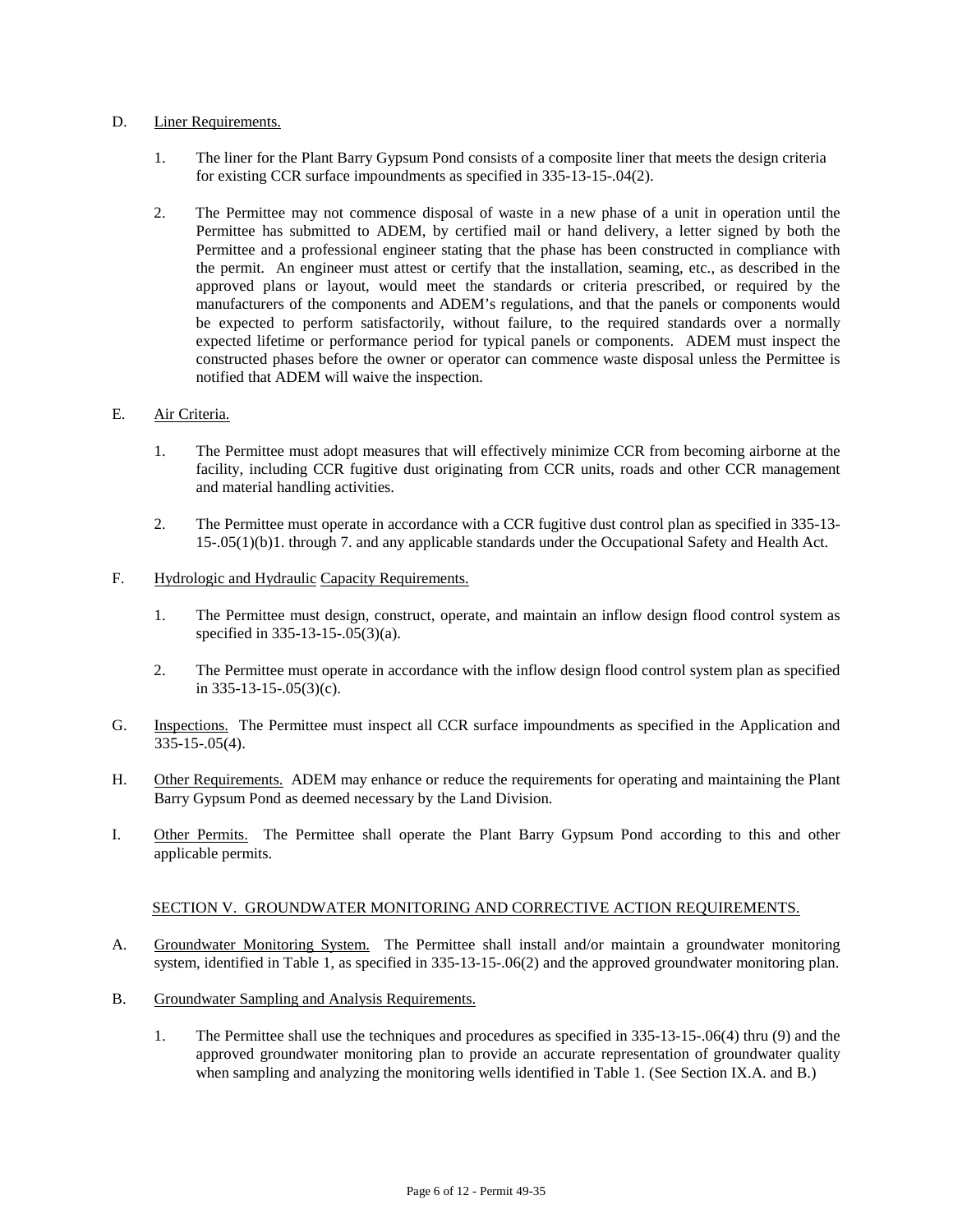- 2. In addition, the Permittee shall record water levels, mean sea level elevation measuring point, depth to water, and the results of field tests for pH and specific conductance at the time of sampling for each well.
- 3. Samples shall be collected, preserved, and shipped (when shipped off-site for analysis) in accordance with the procedures specified in the approved groundwater monitoring plan.
- 4. Samples shall be analyzed according to the procedures specified of the approved groundwater monitoring plan, Standard Methods for the Examination of Water and Wastewater (American Public Health Association, latest edition), Methods for Chemical Analysis of Water and Wastes (EPA-600/4- 79-020), Test Methods for Evaluating Solid Waste, Physical/Chemical Methods (EPA Publication SW-846, latest edition), or other appropriate methods approved by this Department. All field tests must be conducted using approved EPA test kits and procedures.
- 5. Samples shall be tracked and controlled using the chain-of-custody and QA/QC procedures specified of the approved groundwater monitoring plan.
- 6. Samples shall be conducted within a period of four weeks for each semi-annual sampling event, beginning with the effective date of this permit.
- 7. The Permittee shall install and maintain additional groundwater monitoring wells as necessary to assess changes in the rate and extent of any plume of contamination or as otherwise deemed necessary to maintain compliance with 335-13-15-.06. A plan in the form of a permit modification request should be submitted to the Department as required by Section V.D.
- C. Corrective Action.
	- 1. Assessment of Corrective Measures. The Permittee must initiate an assessment of corrective measures as specified in 335-13-15-.06(7) if any constituent listed in Appendix IV of 335-13-15 has been detected at a statistically significant level exceeding the groundwater protection standard, or immediately upon detection of a release from the CCR unit.
		- a. The permittee must continue to monitor groundwater in accordance with the assessment monitoring program while assessing corrective measures.
	- 2. Selection of Remedy. Based on the results of the corrective measures assessment, the Permittee must select a remedy as specified in 335-13-15-.06(8).
	- 3. Implementation of the Corrective Action Program. Within 90 days of selecting a remedy, the Permittee must initiate remedial activities as specified in 335-13-15-.06(9), and shall be required to modify the permit in accordance with Section II.E.9.
- D. Permit Modification. The Permittee shall submit a report to ADEM with a permit modification request specifying the design, location and installation of additional monitoring wells. This report shall be submitted within ninety (90) days prior to the installation which, at a minimum, shall include.
	- 1. Well construction techniques including proposed casing depths, proposed total depth, and proposed screened interval of well(s);
	- 2. Well development method(s);
	- 3. A complete analysis of well construction materials;
	- 4. A schedule of implementation for construction; and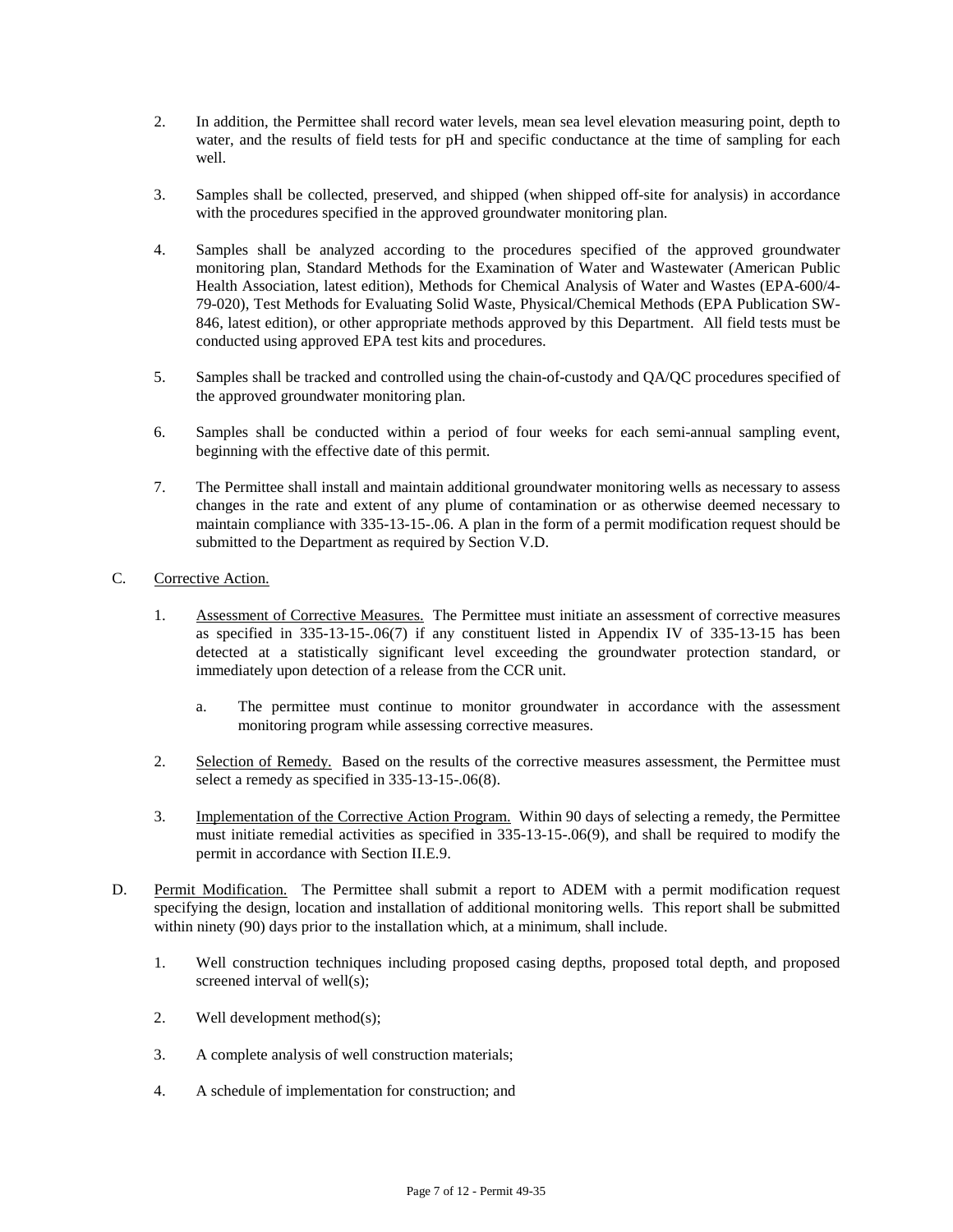5. Provisions for determining the lithologic characteristics, hydraulic conductivity and grain-size distribution for the applicable aquifer unit(s) at the location of the new well(s).

### E. Recordkeeping and Reporting.

- 1. Recordkeeping. Records of monitoring and corrective action information shall include:
	- a. The exact place, date, and time of sampling or measurement.
	- b. The individual(s) and company who performed the sampling or measurements.
	- c. The date(s) analyses were performed.
	- d. The individual(s) and company who performed the analyses.
	- e. The analytical techniques or methods used.
	- f. The results of such analyses.
- 2. Reporting. The Permittee shall submit reports on all monitoring and corrective activities conducted pursuant to the requirements of this permit and 335-13-15. The reports should contain all monitoring results and conclusions from samples and measurements conducted during the sampling period.

|                               | TABLE 1<br><b>GROUNDWATER MONITORING WELLS</b> |                        |
|-------------------------------|------------------------------------------------|------------------------|
| <b>Monitoring Well Number</b> | Top of Casing (feet msl)                       | <b>Unit Monitoring</b> |
|                               | <b>Background Wells</b>                        |                        |
| BY-GSA-MW-1                   | 20.66                                          | Gypsum/Ash             |
| BY-GSA-MW-2                   | 19.95                                          | Gypsum/Ash             |
| BY-GSA-MW-3                   | 23.24                                          | Gypsum/Ash             |
| BY-GSA-MW-4                   | 29.12                                          | Gypsum/Ash             |
|                               | Compliance Wells                               |                        |
| BY-GSA-MW-5                   | 34.31                                          | Gypsum                 |
| BY-GSA-MW-6                   | 21.68                                          | Gypsum                 |
| BY-GSA-MW-7                   | 20.59                                          | Gypsum                 |
| BY-GSA-MW-8                   | 34.36                                          | Gypsum                 |
| BY-GSA-MW-9                   | 13.32                                          | Gypsum                 |
| BY-GSA-MW-10                  | 17.61                                          | Gypsum                 |
| BY-GSA-PZ-11                  | 25.92                                          | Gypsum                 |
| $BY-AP-MW-1$                  | 25.80                                          | Ash                    |
| $BY-AP-MW-2$                  | 23.89                                          | Ash                    |
| BY-AP-MW-3                    | 26.61                                          | Ash                    |
| BY-AP-MW-4                    | 26.97                                          | Ash                    |
| BY-AP-MW-5                    | 28.93                                          | Ash                    |
| BY-AP-MW-6                    | 26.69                                          | Ash                    |
| BY-AP-MW-7                    | 25.94                                          | Ash                    |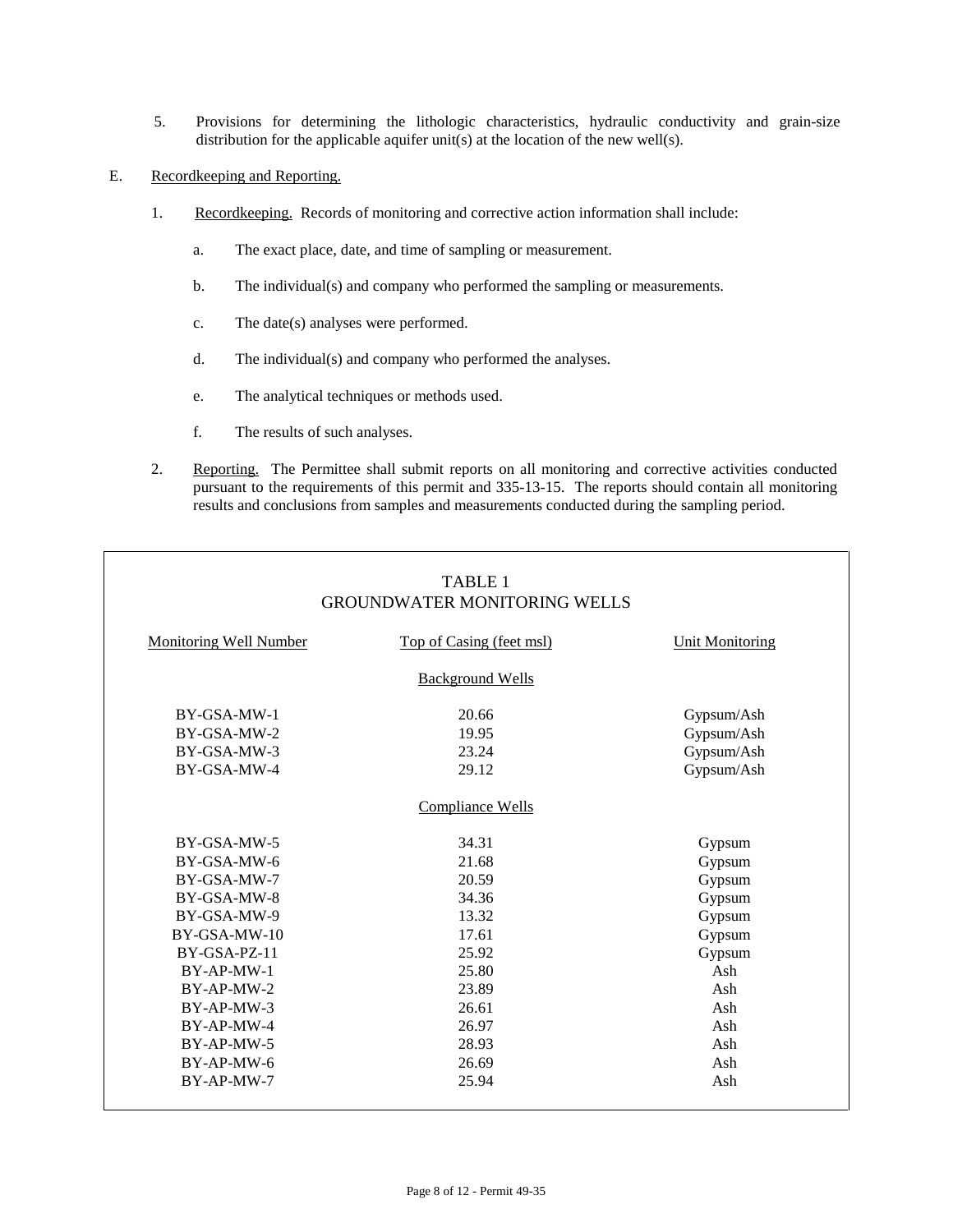| TABLE 1, CONTINUED<br><b>GROUNDWATER MONITORING WELLS</b> |                          |                        |  |  |
|-----------------------------------------------------------|--------------------------|------------------------|--|--|
| <b>Monitoring Well Number</b>                             | Top of Casing (feet msl) | <b>Unit Monitoring</b> |  |  |
| Compliance Wells, Continued                               |                          |                        |  |  |
| BY-AP-MW-8                                                | 28.45                    | Ash                    |  |  |
| BY-AP-MW-9                                                | 24.39                    | Ash                    |  |  |
| $BY-AP-MW-10$                                             | 26.89                    | Ash                    |  |  |
| $BY-AP-MW-11$                                             | 26.08                    | Ash                    |  |  |
| $BY-AP-MW-12$                                             | 23.88                    | Ash                    |  |  |
| $BY-AP-MW-13$                                             | 24.22                    | Ash                    |  |  |
| $BY-AP-MW-14$                                             | 11.74                    | Ash                    |  |  |
| $BY-AP-MW-15$                                             | 23.89                    | Ash                    |  |  |
| $BY-AP-MW-16$                                             | 25.01                    | Ash                    |  |  |
| Delineation Wells [RESERVED]                              |                          |                        |  |  |
| Pending Final Assessment of<br>Corrective Measures        |                          |                        |  |  |
| Piezometers (Water Level Reading)                         |                          |                        |  |  |
| $BY-GSA-PZ-12$                                            | 17.43                    | Gypsum                 |  |  |

# SECTION VI. SURFACE WATER MANAGEMENT REQUIREMENTS.

# A. Discharges.

- 1. The Permittee shall not cause a discharge of pollutants into waters of the State, including wetlands, that is in violation of the requirements of the National Pollutant Discharge Elimination System (NPDES), Alabama Water Pollution Control Act, Code of Alabama 1975, §§ 22-22-1 to 22-22-14 and/or section 404 of the Clean Water Act, or cause non-point source pollution.
- 2. The Permittee shall not cause non-point source pollution of waters of the State, including wetlands, that violates any requirements of an area wide and statewide water quality management plan that has been approved under the Alabama Water Pollution Control Act.
- B. Stormwater Permit. Surface water discharges from drainage control structures shall be permitted through the ADEM Water Division's NPDES Program.

# SECTION VII. CLOSURE AND POST- CLOSURE REQUIREMENTS.

- A. Closure Timeframe and Notifications. The Permittee shall close their CCR units as specified in 335-13-15- .07(2), this permit and the Application.
- B. Criteria for Closure.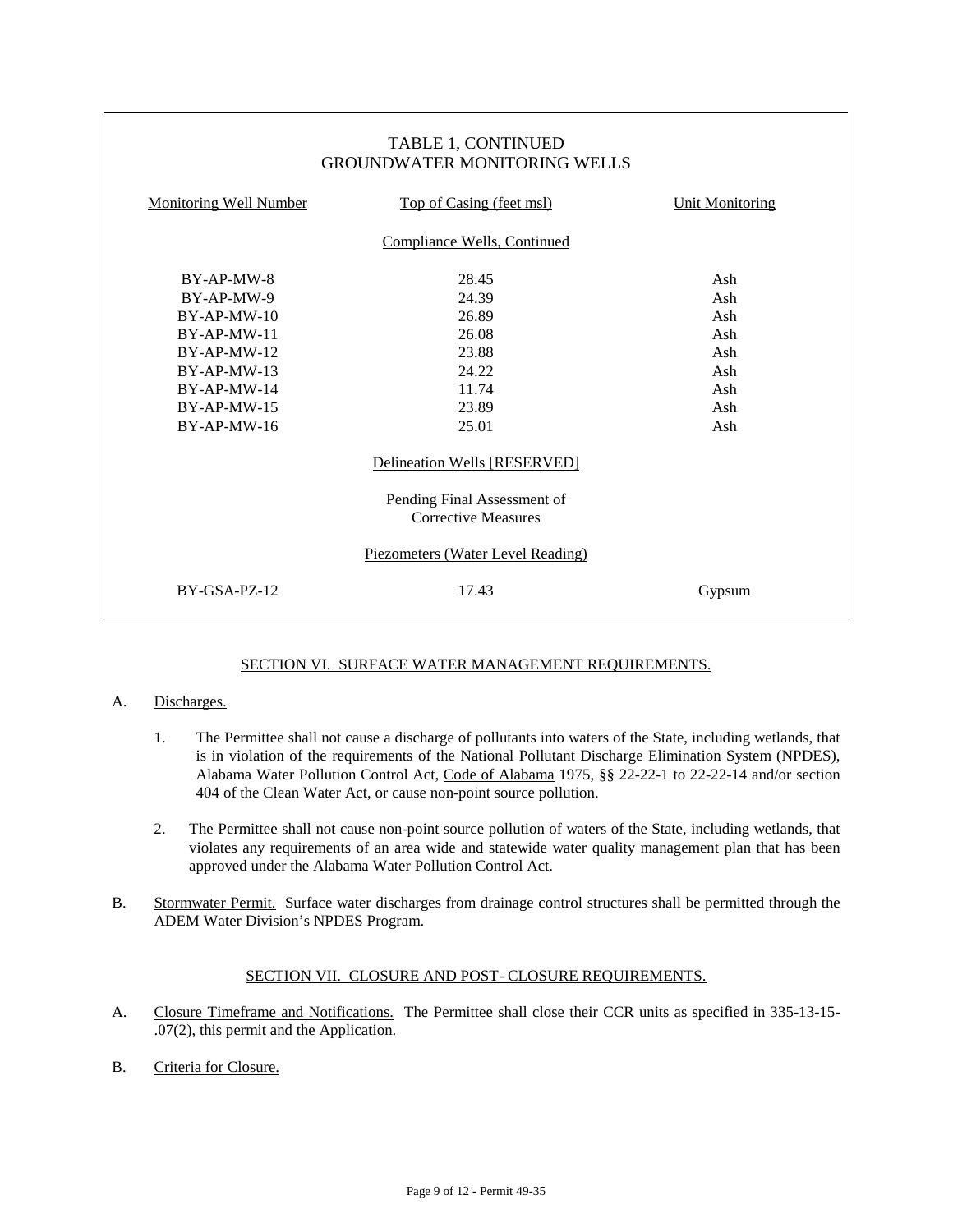- 1. Cover. Closure of a CCR landfill, surface impoundment, or any lateral expansion of a CCR unit must be completed by either leaving the CCR in place and installing a final cover system or through removal of the CCR and decontamination of the CCR unit, as described in 335-13-15-.07(3)(b) through (j). The minimum and maximum final grade of the final cover system may be less than 5 percent and greater than 25 percent, as specified in the Permit Application, for the Plant Barry Ash Pond. (See Section IX.C.)
- 2. Written Closure Plan. The written closure plan, as part of the Application, must include, at a minimum, the information specified in  $335-13-15-07(3)(b)1(1)$  through (vi).
- 3. Initiation of Closure Activities. Except as provided for in 335-13-15-.07(3)(e)4 and 335-13-15-.07(4), the owner or operator of a CCR unit must commence closure of the CCR unit no later than the applicable timeframes specified in either 335-13-15-.07(3)(e)1 or 2.
- 4. Completion of closure activities. Except as provided for in 335-13-15-.07(3)(f)2, the owner or operator must complete closure of the CCR unit subject to the requirements in 335-13-15-.07(3)(f)1.(i) through (ii).
- 5. Notifications. No later than the date the owner or operator initiates closure of a CCR unit, the owner or operator must prepare a notification of intent to close a CCR unit. The notification must include the certification by a qualified professional engineer for the design of the final cover system as required by 335-13-15-.07(3)(d)3.(iii), if applicable. The owner or operator has completed the notification when it has been submitted to the Department and placed in the facility's operating record as required by 335-  $13-15-08(1)(i)7$ .
	- a. Within 30 days of completion of closure of the CCR unit, the owner or operator must prepare a notification of closure of a CCR unit. The notification must include the certification by a qualified professional engineer as required by 335-13-15-.07(3)(f)3. The owner or operator has completed the notification when it has been submitted to the Department and placed in the facility's operating record as required by 335-13-15.08(1)(i)8.
- 6. Deed Notations. The Permittee must submit deed notations as specified in 335-13-15-.07(3)(i)1 through 4.
- 7. Post Closure. Following closure, the owner or operator of a CCR unit must comply with the Uniform Environmental Covenants Program as specified in 335-5 and provide an environmental covenant to the Department. The owner or operator must place the executed environmental covenant in the facility's operating record as required by 335-13-15-08(1)(i)10.
- C. Post Closure Requirements.
	- 1. Applicability. Except as provided by either 335-13-15-.07(5)(a)2., this section applies to owners or operators of CCR landfills, CCR surface impoundments, and all lateral expansions of CCR units that are subject to the closure criteria under 335-13-15-.07(3).
		- a. An owner or operator of a CCR unit that elects to close a CCR unit by removing CCR as provided by 335-13-15-.07(3)(c) is not subject to the post closure care criteria under this section.
	- 2. Post-Closure Care Period. Post-closure care activities shall be conducted after closure of each unit throughout the life of this permit and continuing for a period of thirty (30) years following closure of the facility. ADEM may shorten or extend the post-closure care period applicable to the solid waste disposal facility. The Permittee shall reapply in order to fulfill the post-closure care requirements of this permit.
		- a. If at the end of the post-closure care period the owner or operator of the CCR unit is operating under assessment monitoring in accordance with 335-13-15-.06(6), the owner or operator must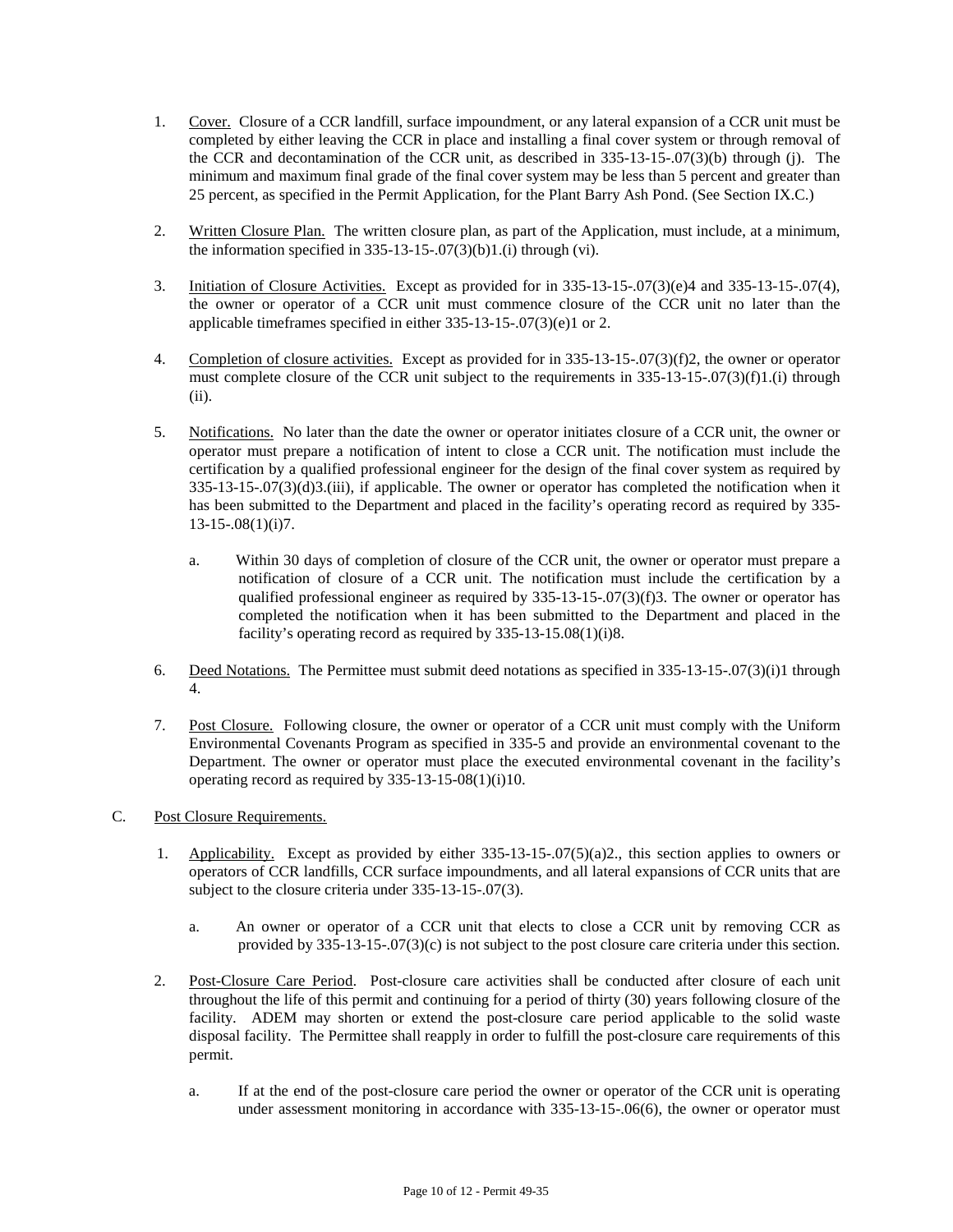continue to conduct post-closure care until the owner or operator returns to detection monitoring in accordance with 335-13-15-.06(6)(e)

- 3. Post-Closure Maintenance. The Permittee shall provide post closure maintenance of the facility to include regularly scheduled inspections. This shall include maintenance of the cover, vegetation, monitoring devices and pollution control equipment and correction of other deficiencies that may be observed by ADEM. Monitoring requirements shall continue throughout the post closure period as determined by ADEM unless all waste is removed and no unpermitted discharge to waters of the State have occurred.
- 4. Post-Closure Use of Property. The Permittee shall ensure that post closure use of the property never be allowed to disturb the integrity of the final cover, liner, or other components of the containment system. This shall preclude the growing of deep-rooted vegetation on the closed area.
- 5. Written Post Closure Plan.
	- a. Content of the plan. The owner or operator of a CCR unit must prepare and submit to the Department as part of the permit application a written post closure plan that includes, at a minimum, the information specified in  $335-13-15-07(5)(d)1(1)$  through (iii).
	- b. Amendment. Amendments to the post closure written plan must be made in accordance with 335-13-15-.07(5)(d)3. (i) through (iii). The Permittee shall be required to modify the permit in accordance with Section II.E.9.
- 6. Notification. Notification of completion of post-closure care period. No later than 60 days following the completion of the post-closure care period, the owner or operator of the CCR unit must prepare a notification verifying that post closure care has been completed. The notification must include the certification by a qualified professional engineer verifying that post-closure care has been completed in accordance with the closure plan specified in  $335-13-15-07(5)(d)$  and the requirements of this section. The owner or operator has completed the notification when it has been submitted to the Department and placed in the facility's operating record as required by 335-13-15-.08(1)(i)14.
- D. Removal of Waste. If the Permittee, or any other person(s), wishes to remove waste, waste residues, or any liner or contaminated soils, the owner must request and receive prior approval from the Department.

#### SECTION VIII. REPORTING, RECORDKEEPING, NOTIFICATION, AND POSTING REQUIREMENTS.

- A. Reporting. All applications, certifications, demonstrations, designs, documentation, plans, reports and/or requests which are required by this permit or 335-13-15 should be sent via signed mail (i.e. certified mail, express mail delivery service, etc.) or hand delivered to:
	- 1. Mailing Address. Chief, Solid Waste Branch, Land Division Alabama Department of Environmental Management P.O. Box 301463 Montgomery, AL 36130-1463
	- 2. Physical Address. Chief, Solid Waste Branch, Land Division Alabama Department of Environmental Management 1400 Coliseum Blvd. Montgomery, Alabama 36110-2400